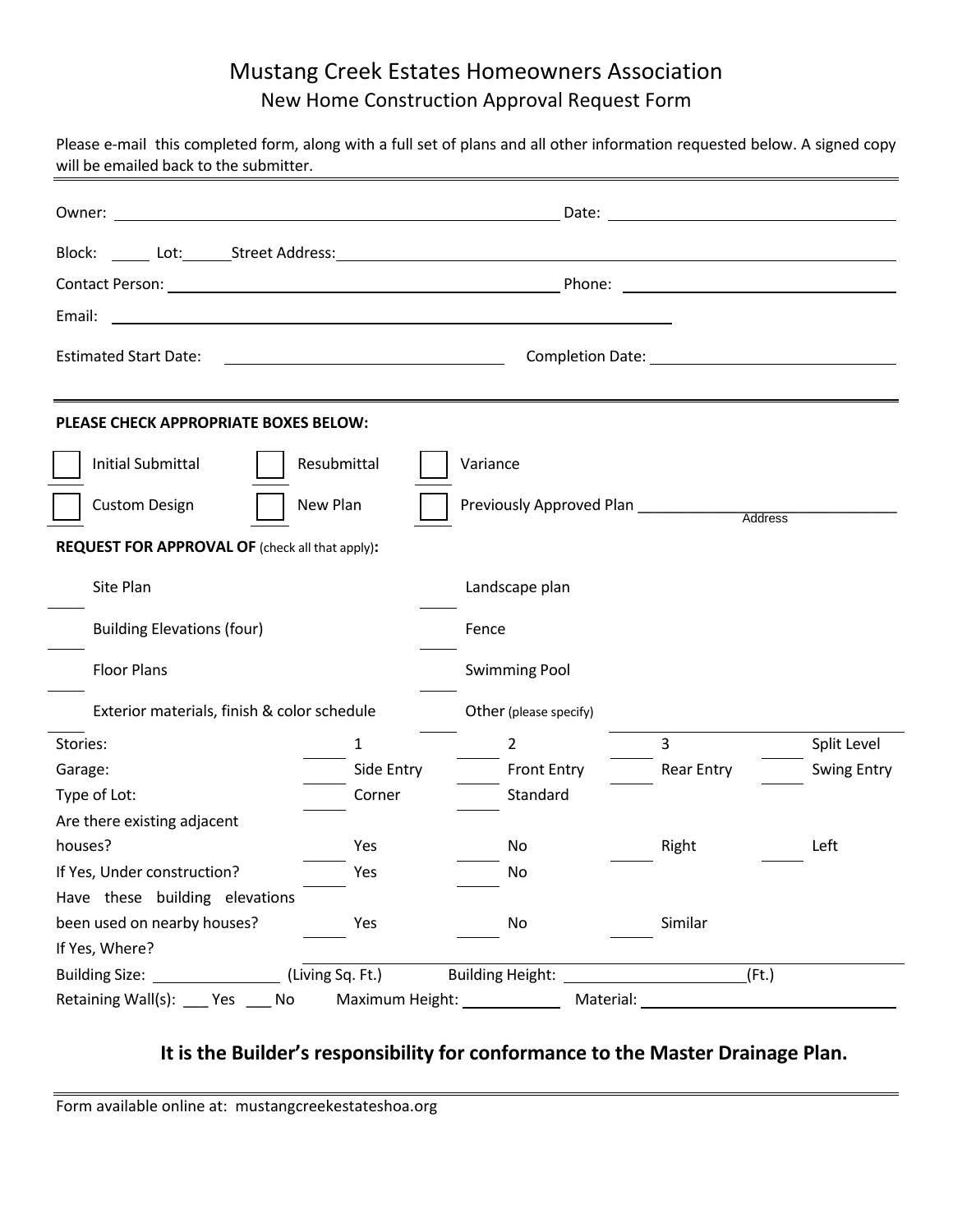## MATERIAL AND COLOR SCHEDULE

| <b>EXTERIOR MATERIALS</b> (List all manufacturers' and applicable materials being used): |              |             |                                                                                                                       |                                                                                                                      |  |
|------------------------------------------------------------------------------------------|--------------|-------------|-----------------------------------------------------------------------------------------------------------------------|----------------------------------------------------------------------------------------------------------------------|--|
|                                                                                          | <b>Brick</b> | <b>EIFS</b> | Stone                                                                                                                 | Stucco                                                                                                               |  |
|                                                                                          |              |             |                                                                                                                       |                                                                                                                      |  |
|                                                                                          |              |             |                                                                                                                       | Trim Material: <u>_______________________________</u>                                                                |  |
| Stoop and Steps Material:                                                                |              |             |                                                                                                                       |                                                                                                                      |  |
| Chimney Material:                                                                        |              |             |                                                                                                                       |                                                                                                                      |  |
| <b>Window Frame:</b>                                                                     |              |             |                                                                                                                       |                                                                                                                      |  |
| Garage Door(s):                                                                          |              |             |                                                                                                                       |                                                                                                                      |  |
|                                                                                          |              |             |                                                                                                                       |                                                                                                                      |  |
| Siding:<br>Roof:                                                                         |              |             |                                                                                                                       | ,我们也不会有什么。""我们的人,我们也不会有什么?""我们的人,我们也不会有什么?""我们的人,我们也不会有什么?""我们的人,我们也不会有什么?""我们的人                                     |  |
| Trim:                                                                                    |              |             |                                                                                                                       |                                                                                                                      |  |
| Windows:                                                                                 |              |             |                                                                                                                       |                                                                                                                      |  |
|                                                                                          |              |             |                                                                                                                       |                                                                                                                      |  |
|                                                                                          |              |             |                                                                                                                       |                                                                                                                      |  |
| Chimney:                                                                                 |              |             |                                                                                                                       | <u> 1989 - Johann John Stone, mensk politik en beskrivet og det forskeller og det forskeller og det forskeller o</u> |  |
| <b>Gutter &amp; Downspouts:</b>                                                          |              |             | <u> 1989 - Johann Barn, amerikan besteman besteman besteman besteman besteman besteman besteman besteman besteman</u> |                                                                                                                      |  |